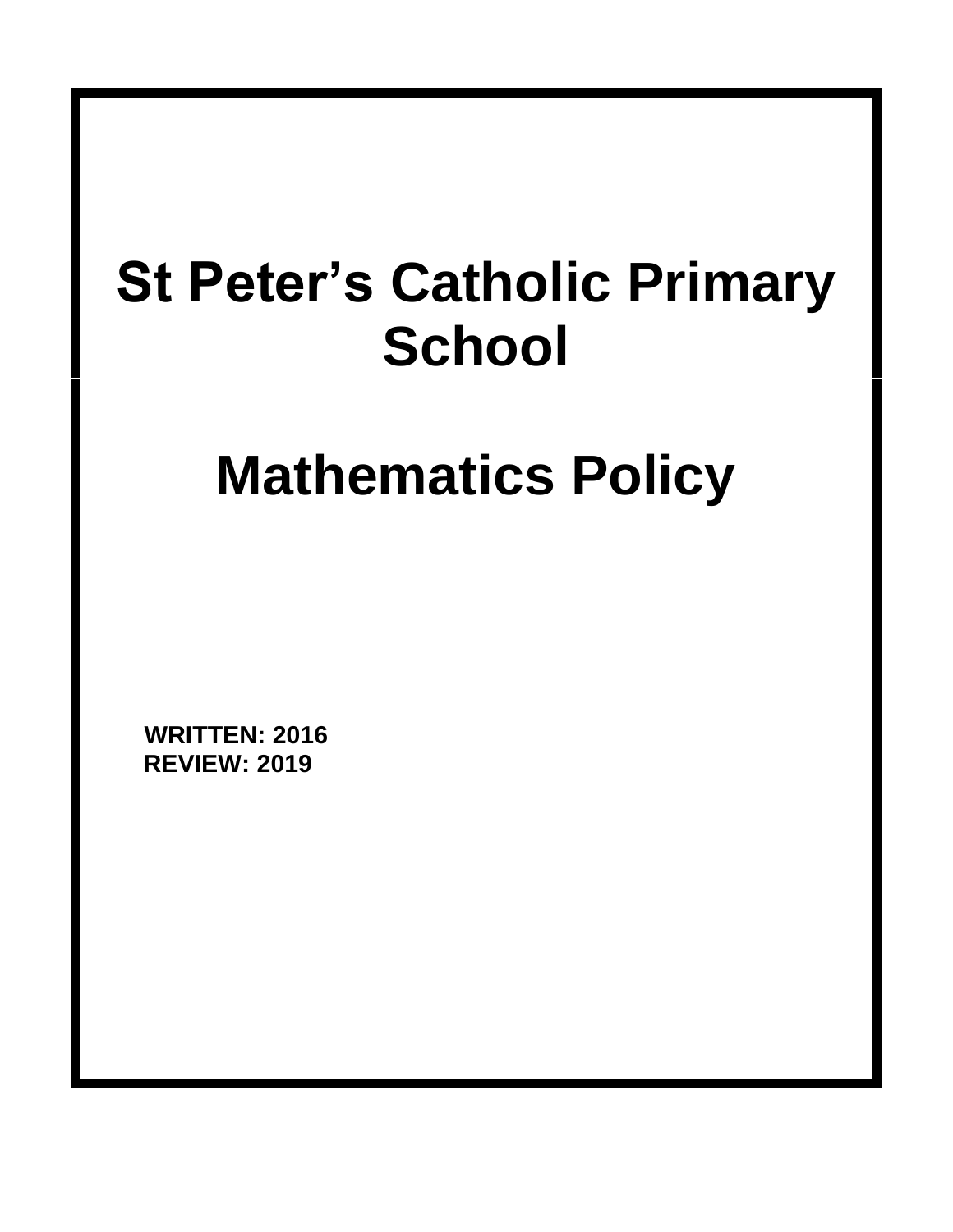*Through loving God everyone at St Peter's School is committed to creating a happy, loving and secure environment for learning which has Christ at the heart of its community, where everyone is valued, included and shows respect for each other.*

# **ST PETER'S PRIMARY SCHOOL MATHEMATICS POLICY**

### **Introduction**

Mathematics is important in everyday life. It is integral to all aspects of life and with this in mind we endeavour to ensure that children develop a healthy and enthusiastic attitude towards mathematics that will stay with them.

This policy outlines what we are aiming to achieve in respect of pupils' mathematical education. It also describes our agreed approach to the planning, delivery and assessment of the mathematics' curriculum.

The National Curriculum (2013) for mathematics describes what must be taught in each key stage. The mathematics taught and the methods used reflect both the statutory requirements and the non-statutory guidance and recommendations outlined in the following documents:

- (A) The Revised Statutory Framework for the EYFS (2012)
- (B) The Development Matters in the EYFS (2012)
- (C) Mathematics Programmes of Study: key stages 1 and 2 National Curriculum in England (2013)
- (D) Mathematics Planning National Curriculum documentation Lancashire County Council (2013)

This policy provides information and guidance for staff, governors and other interested persons.

#### **Aims**

Mathematics helps children to make sense of the world around them through developing their ability to calculate, to reason and to solve problems. It enables children to understand and appreciate relationships and pattern in both number and space in their everyday lives. Through their growing knowledge and understanding, children learn to appreciate the contribution made by many cultures to the development and application of mathematics.

At St Peter's Catholic Primary School we aim to:

- develop a positive attitude to mathematics as an interesting and enjoyable subject in which all children gain some success and pleasure;
- develop mathematical understanding through systematic direct teaching of appropriate learning objectives;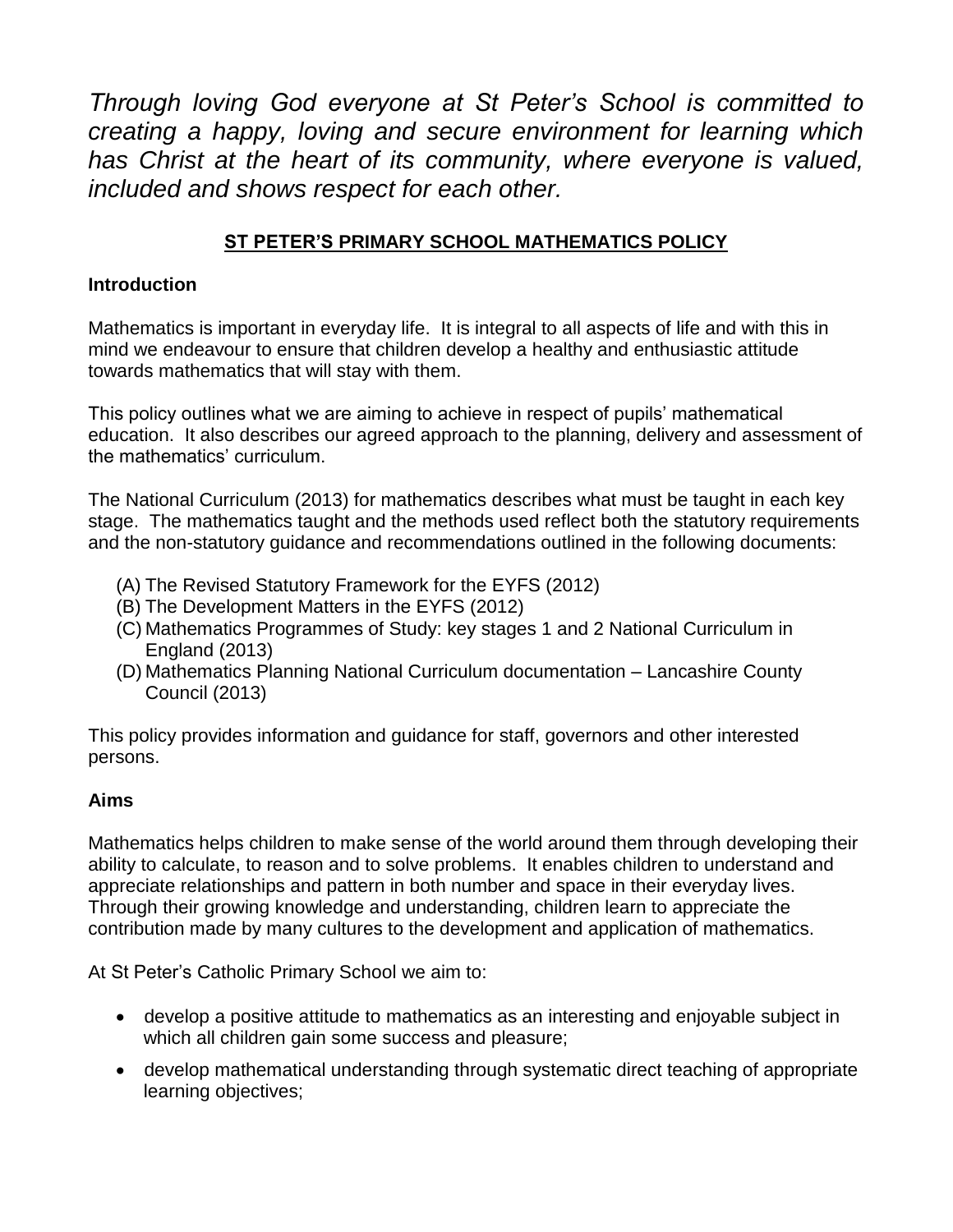- encourage the effective use of mathematics as a tool in a wide range of activities within school and, subsequently, adult life;
- develop an ability in the children to express themselves fluently, to talk about the subject with assurance, using correct mathematical language and vocabulary;
- develop an appreciation of relationships within mathematics;
- develop ability to think clearly and logically with independence of thought and flexibility of mind;
- develop an appreciation of creative aspects of mathematics and awareness of its aesthetic appeal;
- develop mathematical skills and knowledge and quick recall of basic facts

## **Teaching and Learning Style**

The school uses a variety of teaching styles to cater for the different learning styles of pupils in mathematics lessons. Our principle aim is to develop children's knowledge, skills and understanding in mathematics. We do this through a daily lesson that has a high proportion of whole-class and group-direct teaching. During these lessons we encourage children to ask as well as answer mathematical questions. They have the opportunity to use a wide range of resources such as number lines, number squares, digit cards and small apparatus to support their work. Children use ICT in mathematics lessons where it will enhance their learning, as in modelling ideas and methods. Although the programmes of study of the National Curriculum (2013) are organised into distinct domains we believe as the National Curriculum states 'that pupils should make rich connections across mathematical ideas to develop fluency, mathematical reasoning and competence in solving increasing sophisticated problems' (DFE, 2013:3) With this at the forefront of our teaching we ensure that using and applying is integrated into planning and teaching.

In all classes there are children of differing mathematical ability. We recognise this fact and provide suitable learning opportunities for all children by matching the challenge of the task to the ability of the child. We achieve this through a range of strategies – in some lessons through differentiated group work, and in other lessons by organising the children to work in pairs on open-ended problems or games.

We use teaching assistants to provide appropriate support to individuals or to groups of pupils. Teaching assistants within St Peter's Catholic Primary School are viewed as an important 'asset' to the school and, as such, are appropriately involved in the planning and delivery of the mathematics curriculum. Their knowledge, skills and understanding is regularly updated through involvement in school-based and LA led Inset.

## **Mathematics Curriculum Planning**

Mathematics is a core subject in the National Curriculum, and we use the Mathematics Programmes of Study: key stages 1 and 2 National Curriculum in England (2013) and the Mathematics Planning National Curriculum documentation – Lancashire County Council (2014) as the basis for implementing the statutory requirements of the programme of study for mathematics.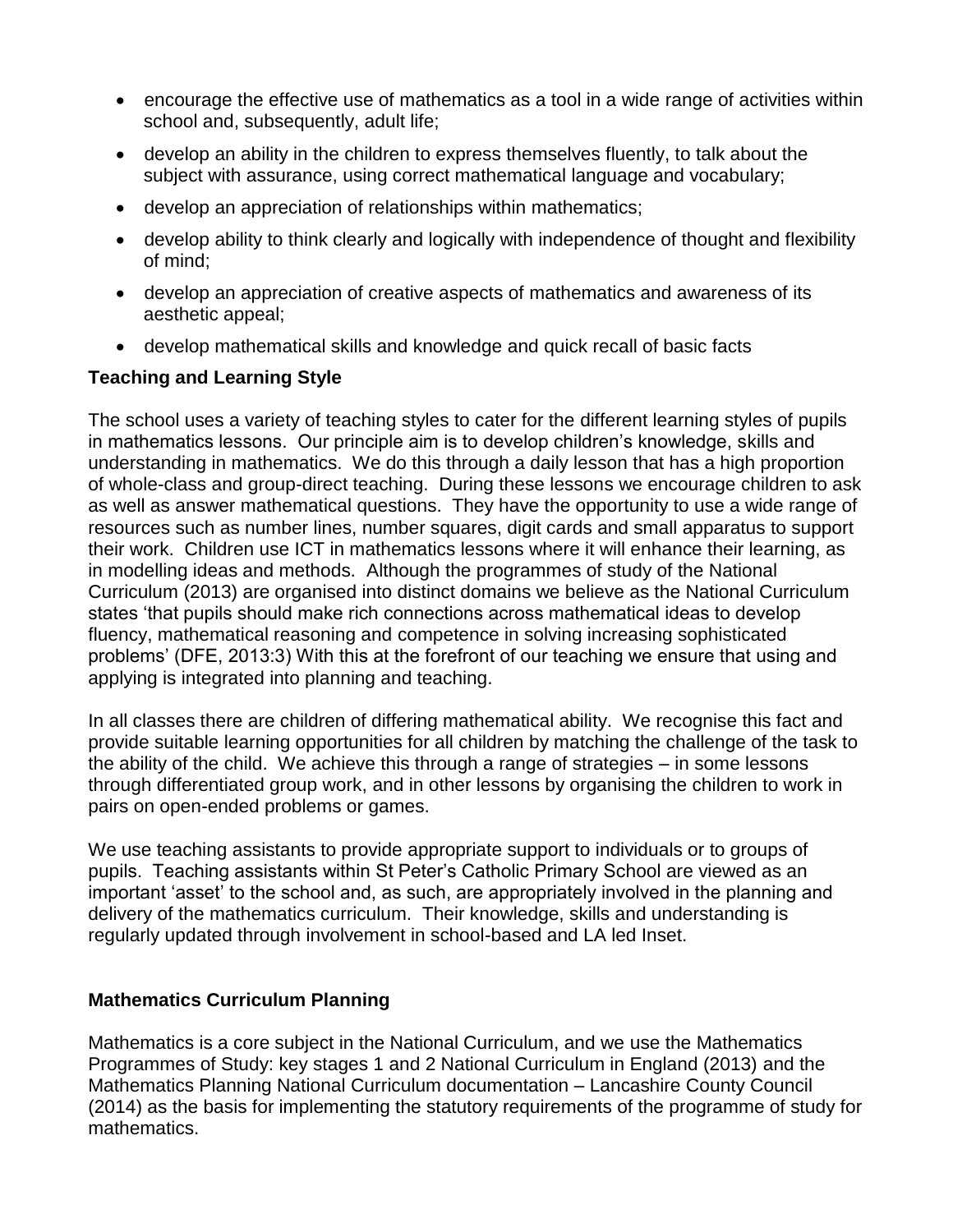We carry out the curriculum planning in mathematics in line with the structures and recommendations outlined in the LCC medium term planning documentation. Our weekly plans list the specific learning objectives for each lesson and give details of how the lessons are to be taught.

The SLT and mathematics subject leader are responsible for monitoring the mathematics planning within our school.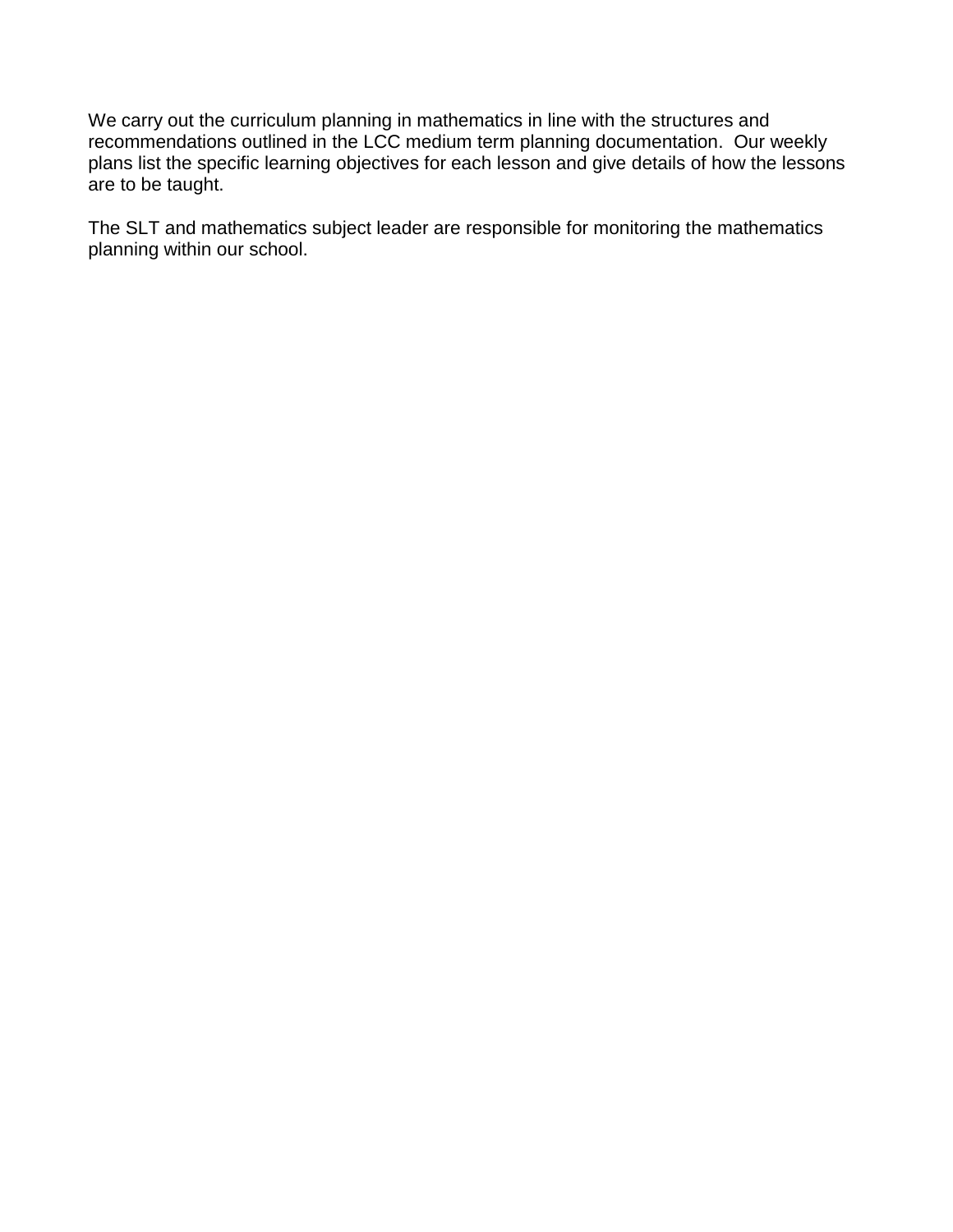#### **Assessment**

Assessment has two main purposes:

- assessment of learning (also known as summative assessment);
- assessment for learning (also known as formative assessment).

#### **Assessment of learning (AoL) – summative assessment**

Assessment of learning is any assessment that summarises where learners are at a given point in time – it provides a snapshot of what has been learned. Within St Peter's Catholic Primary School AoL is used appropriately, e.g. to provide a Teacher Assessment level and grade at the end of KS1.

#### **Assessment for learning (AfL) – formative assessment**

"Assessment for learning is the process of seeking and interpreting evidence for use by learners and their teachers to decide where the learners are in their learning, where they need to get to and how best to get there."

Assessment Reform Group, 2002

At St Peter's Catholic Primary School we recognise that AfL lies at the heart of promoting learning and in raising standards of attainment. We further recognise that effective AfL depends crucially on actually using the information gained.

The school supports teacher assessment through the use of the **Key Learning Indicators of Performance** (**KLIPs)**. The KLIPs provide clear criteria against which judgements can be made about a pupil's progress against age related expectations.

The assessment procedures within our school encompass:

- Making ongoing assessments and responding appropriately to pupils during 'day-to-day' teaching. These 'immediate' responses can be verbal and recorded with accordance to the marking policy;
- Using knowledge of pupils drawn from ongoing pupil tracking records and the progression document to inform 'prior learning' at the beginning of each unit of work to guide our planning and teaching;
- Adjusting planning and teaching within units in response to pupils' performance;
- Use of the 'assessment for learning' questions within the assessment section of the Lancashire Interactive Planning tool (National Curriculum 2014) to check learning against the end of year objectives. If necessary future planning is adapted in response to assessment outcomes;
- Use of ongoing teacher assessment in order to identify gaps in attainment on a half termly basis and at the end of each full term using this to track pupil progress towards end of year objectives
- Use of information gained from statutory and optional tests. Analysis is done at both a quantitative and qualitative level. Information gained is used to set focused curricular targets (what to teach) and also to determine which strategies or methods are particularly effective in respect of specific areas of mathematics (the how and why).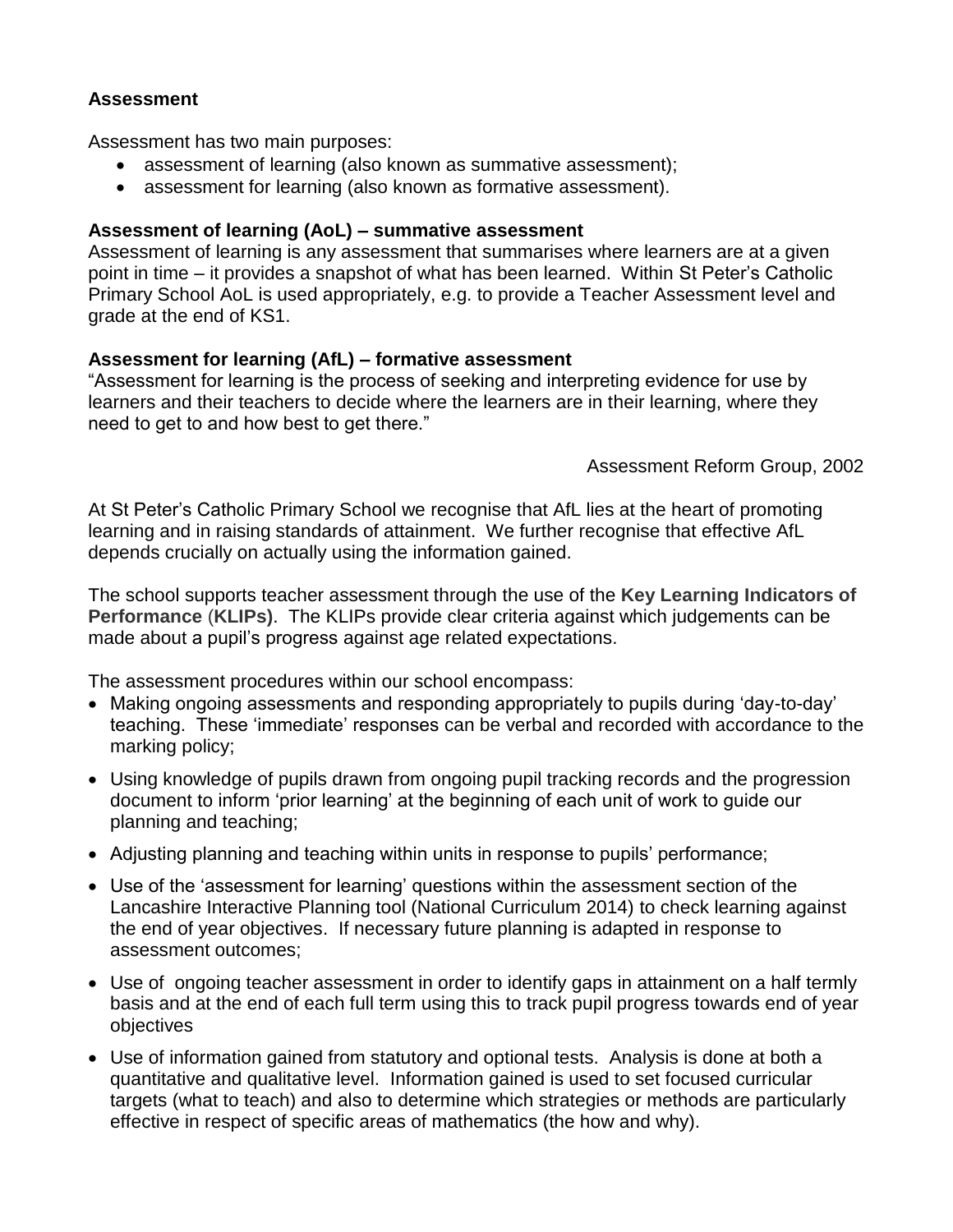## **The Foundation Stage**

Work undertaken within the Foundation Stage is guided by the requirements and recommendations set out in the Revised Statutory Framework for the EYFS (2012) and the Development Matters in the EYFS (2012). We give all the children ample opportunity to develop their understanding of mathematics. We aim to do this through varied activities that allow them to use, enjoy, explore, practise and talk confidently about mathematics.

#### **Contribution in Mathematics to Teaching in Other Curriculum Areas**

At St Peter's Catholic Primary School we use the LPDS National Curriculum Support Materials to highlight creative learning opportunities and outcomes for mathematics across other subjects.

#### *English*

Mathematics contributes significantly to the teaching of English in our school by actively promoting the skills of reading, writing, speaking and listening.

## *Technology*

The effective use of ICT can enhance the teaching and learning of mathematics when used appropriately. When considering its use, we take into account the following points:

- ICT should enhance good mathematics teaching. It should be used in lessons only if it supports good practice in teaching mathematics;
- Any decision about using ICT in a particular lesson or sequence of lessons must be directly related to the teaching and learning objectives for those lessons;
- ICT should be used if the teacher and/or the children can achieve something more effectively with it than without it;
- Useful suggestions as to integrating ICT is given in the ICT section of the Lancashire Interactive Planning tool (National Curriculum 2013).

#### *Science*

Almost every scientific investigation or experiment is likely to require one or more of the mathematical skills of classifying, counting, measuring, calculating, estimating and recording in tables and graphs. In science pupils will for example order numbers, including decimals, calculate simple means and percentages, use negative numbers when taking temperatures,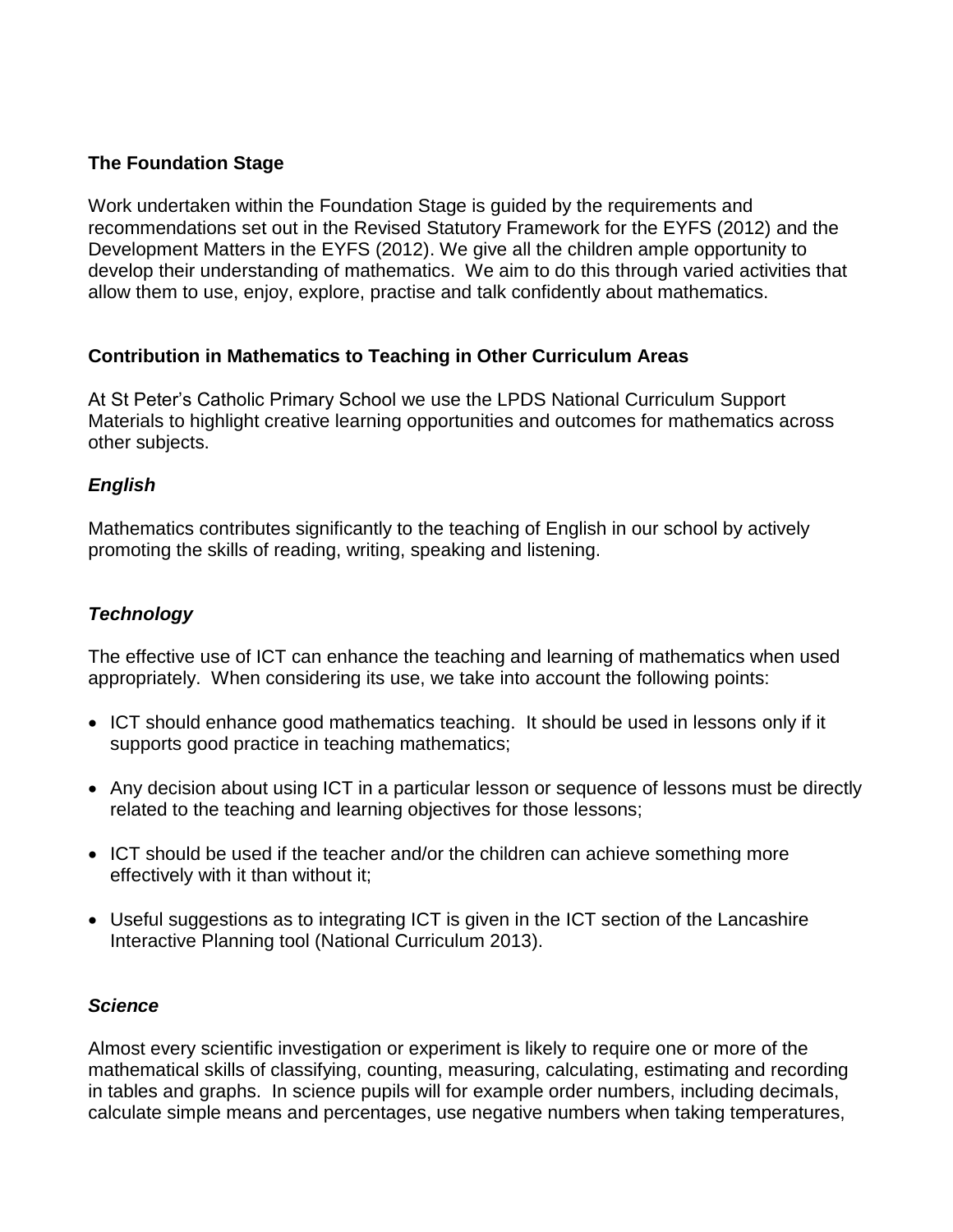decide whether it is more appropriate to use a line graph or bar chart, and plot, interpret and predict from graphs.

# *Art, Design and Technology*

Measurements are often needed in art and design and technology. Many patterns and constructions are based on spatial ideas and properties of shapes, including symmetry. Designs may need enlarging or reducing, introducing ideas of multiplication and ratio. When food is prepared a great deal of measurement occurs, including working out times and calculating cost; this may not be straightforward if only part of a packet of ingredients has been used.

# *History, Geography and Religious Education*

In history and geography children will collect data by counting and measuring and make use of measurements of many kinds. The study of maps includes the use of co-ordinates and ideas of angle, direction, position, scale and ratio. The pattern of the days of the week, the calendar and recurring annual festivals all have a mathematical basis. For older children historical ideas require understanding of the passage of time, which can be illustrated on a time line, similar to the number line that they already know.

# *Physical Education and Music*

Athletic activities require measurement of height, distance and time, while ideas of counting, time, symmetry, movement, position and direction are used extensively in music, dance, gymnastics and ball games.

## *Personal, Social and Health Education (PSHE) and Citizenship*

Mathematics contributes to the teaching of personal, social and health education, and citizenship. The work that children do outside their normal lessons encourages independent study and helps them to become increasingly responsible for their own learning. The planned activities that children do within the classroom encourage them to work together and respect each other's views.

# **Teaching Mathematics to Children with Special Needs**

At St Peter's Primary School we aim to provide a broad and balanced education to all pupils. Quality First Teaching is considered an entitlement for all pupils. Effective pupil tracking enables identification of pupils with special needs who may benefit from early 'intervention' at an appropriate level,

We also recognise, and aim to make provision for, pupils who have a particular ability in mathematics.

## **Resources**

There is a range of resources to support the teaching of mathematics across the school. Staff are encouraged to use practical and visual models to support children's learning in